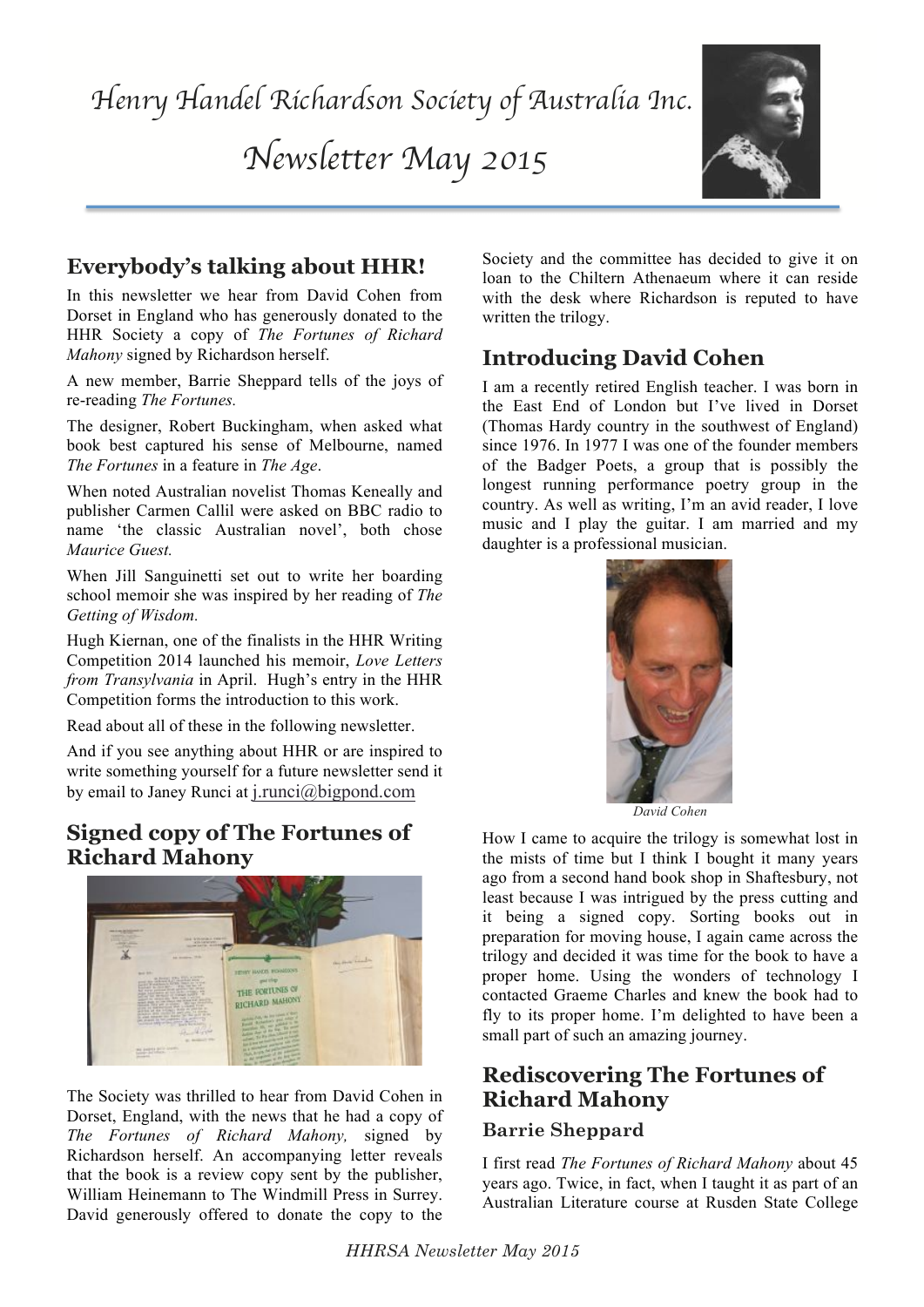in the 1970s. I read it again recently for an English Literature course I teach for the Bayside U3A.

Back in the seventies I marvelled at its greatness. After my recent reading I marvel again, and even more: marvel at its scope (historical, both social and political), the psychology, the characterisation, and the humour, and the writing (faultless throughout), and the landscapes (the "ands" can go on). And, for the deeply moving story of Mahony's decline into madness, with Mary's accompanying ascent into a kind of secular sainthood. Who could not be moved to tears by the scene on the Quay at Warrnambool?

So, reading it again, I had all this to enjoy, and wonder at, but there was more—the children. I had either forgotten them, or, more likely, read over their place in the novel, because, perhaps, back then I didn't appreciate children as much as I do now, tending to take them for granted.

What insight into children HHR had, the more remarkable from one who herself was childless (a prodigious memory no doubt helped): their bewilderment at adult language, the effect on them of Mahony's eccentricity and his decline into depression and ultimately madness (on the score of depression, being one who has suffered real depression, I know HHR's insight into the disease is astonishing). And then there's the heart-rending account of the death of little Lallie, and the psychological truth of its effect on Mary

After I had finished my six, two-hour classes on the novel with the U3A people, I was still engaged, and, browsing on the internet for more on Richardson's life, I discovered the HHR Society. I joined immediately.



*New members of the HHR society – Barrie and Fay Sheppard*

### **What book has best captured your sense of Melbourne?**

*The Fortunes of Richard Mahony* was the answer given by Robert Buckingham in *The Age* weekly feature, 'My Secret Melbourne' (Saturday, 17 January 2015).

Robert Buckingham is the founder of the Melbourne Fashion Festival and the founding Director of Australia's Fashion Design Council. He runs his own creative strategy company, called Mr Buckingham, and works as a consultant for London's trend forecasting studio, 'The Future Laboratory'.

About *The Fortunes* Buckingham said, 'It's a trilogy, a historical novel, some would say the great Australian novel, and it's the story of the gold rush, the immigrant's tale, with references to St Kilda, the goldfields and Chiltern, near where my mother's family come from. It's a beautiful book and it captures the way in which many of us are immigrants, and our relationship to the country, and shows Richardson's interest in social history, architecture and Melbourne'.

### *Maurice Guest* **– the great Australian classic?**

In an episode of 'Open Book' on BBC radio in January this year the panellists considered the 'classic literary canon' of Australia as represented in Text Publishing's re issue of neglected Australian classics in its Text Classics series. The presenter, Mariella Frostrup spoke of 'a treasure trove'.

The panel considered works by Thomas Keneally, Elizabeth Harrower, Jessica Anderson and others. They were asked for their choice of the Australian classic. Both Thomas Keneally (Australian novelist) and Carmen Callil (publisher, writer, critic and founder of Virago Press) chose *Maurice Guest.*

Keneally said it was 'splendid, almost modernist in the European tradition, but in an Australian voice.'

Callil said it was her 'desert island book. One of the greatest novels ever written about obsessive love.'

For more about Callil's views on *Maurice Guest* go to the web for an article from *The Guardian,* 23/8/2008 titled 'Agony by Agony'. Callil herself re-published *Maurice Guest* as a Virago Modern Classic in 1981.



Text Classics

# **Learning from Laura Jill Sanguinetti**

Ten years ago my sister Margot came across an old box containing the letters we had written home fifty years ago, as boarders at Methodist Ladies' College. We laughed, shrieked and wept when we sat on the floor to read them. How could Mum and Dad have left us in such a dreadful place?

There, in her childish handwriting, was my thirteen year-old self, her joys, agonies, strivings, rebellions, religious doubts and Methodist spiritual epiphanies writ large. Margot's outpourings of loneliness and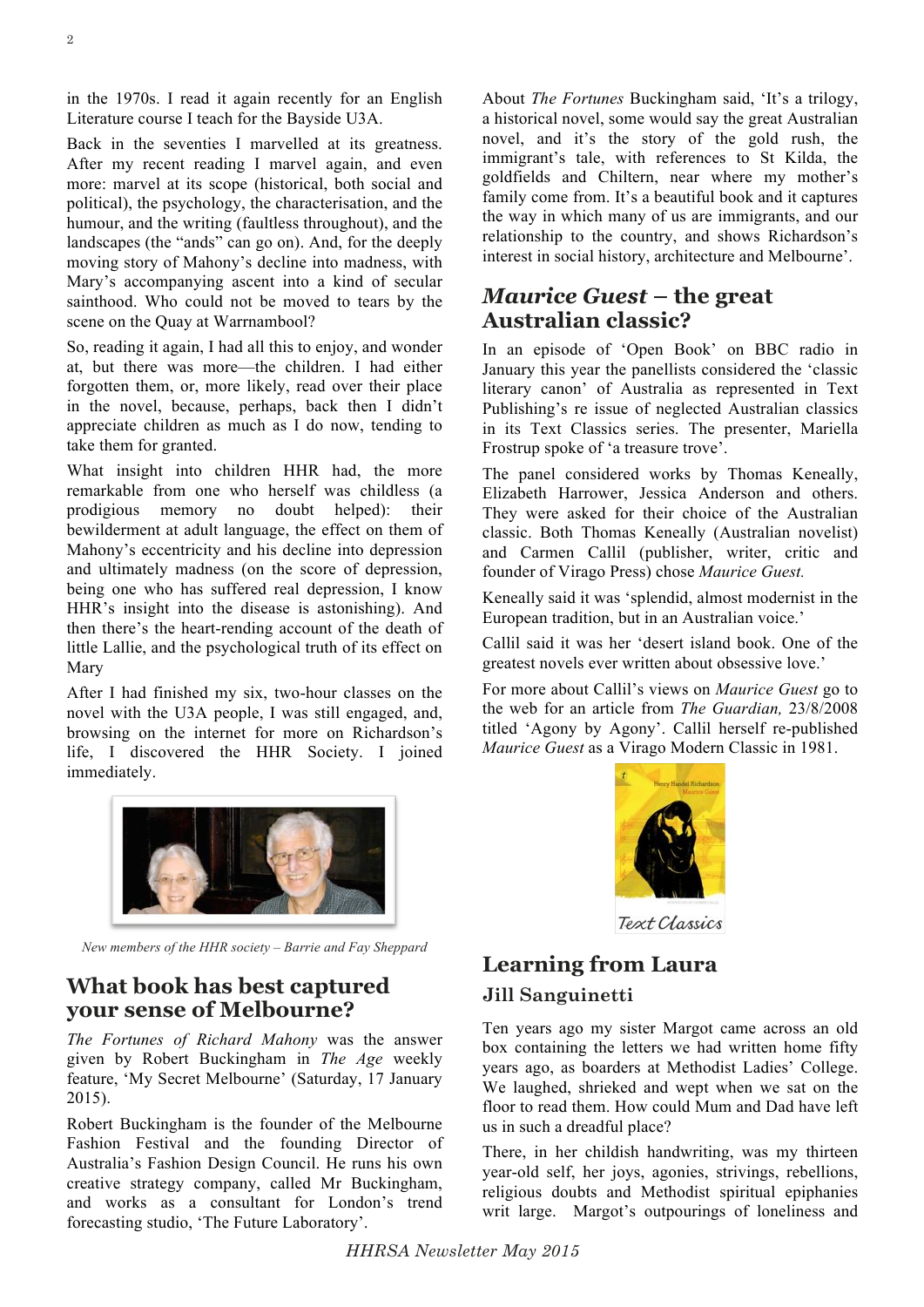homesick grief were heart-rending. Suddenly, we were back at the open-gated prison where for one hundred and fifty country girls, emotional care was unheard of and hunger and cold were the order of the day. The letters confirmed what we had suspected—that the stress of boarding and academic pressures had set each of us up for depression and anxiety later in life.



*Jill Sanguinetti*

But the letters revealed another side: MLC provided rich learning, and living closely with other girls brought close friendships, hilarity and fun times. I wrote in 1961 that, "being a boarder is revolting and terrific at the same time". On re-reading those words I had a flash of insight into the emotional hangover I had carried around for decades: I had never been able to understand or articulate the contradictoriness of it all. As I wrote in the introduction, "My MLC years had lain undigested in my psyche for five decades, like a lump of old stodge, too conflicted and too mundane to put into words".

Seized by an imperative to write, I sorted the letters and the stories came pouring out. It was my way of reliving and re-understanding those half-forgotten but crucial four years, my narrative therapy. Then other childhood memories rose up and demanded to be included: early joys and sorrows; at times tortured family relationships; glorious freedoms of a country childhood in the fifties; and my formation by school and family as a whole. Slowly I made sense of my jumble of contradictory memories, and over ten years, learned how to write.

I re-read all the schoolgirl literature I could find with *The Getting of Wisdom* high on the list. Laura Rambotham became my schoolgirl soul-mate and HHR my literary inspiration. Poor Laura: wrongheaded, passionate, impulsive, lying in desperation to be admired, cheating at her history exam, 'odd and undignified' in the eyes of her peers. I loved her and saw myself in her. She, too, ricocheted between desolation and excitement, enchantment and disillusion, religious devotion and cynical disbelief. Laura's trials and misadventures helped me find the words and the courage to write about the intense, mercurial schoolgirl who was me.

An unexpected reward has been that dozens of boarding school survivors and others traumatised by their school years have contacted me, wanting to share

how reading 'School Days' had stirred *their* childhood memories and prompted them to re-visit their own school-related emotional baggage. And this, in turn, is what *The Getting of Wisdom* did for me. I'm forever grateful to Henry Handel Richardson for giving us Laura, and for her delicious observances of goings-on at 'Ladies' College' a century ago.

jsang@bigpond.net.au



*Wild Dingo Press, 2014*

*Copies are available at all good bookshops or can be purchased online from www.wilddingopress.com.au Tel: 8571 4999*

### **Launch of Hugh Kiernan's book**

Hugh Kiernan, one of the finalists in our HHR Writing Competition in 2014, recently launched his memoir, *Love Letters from Transylvania.* Committee members Helen Macrae and Janey Runci attended the happy event in Fitzroy.



*Hugh Kiernan*

My book *Love Letters from Transylvania: a memoir of blood cancer, identity and storytelling* was recently published by Michael Hanrahan Publishing. The introduction to the book, a personal essay on the theme of writing about illness, was Highly Commended in the 2014 HHR Society Writing Competition.

Over my life I've worked for a local newspaper and as a freelance writer. My life experiences include periods as a primary school teacher, farm labourer, adult literacy teacher and public servant. I've published pieces on childhood, school life, the workplace, sport,